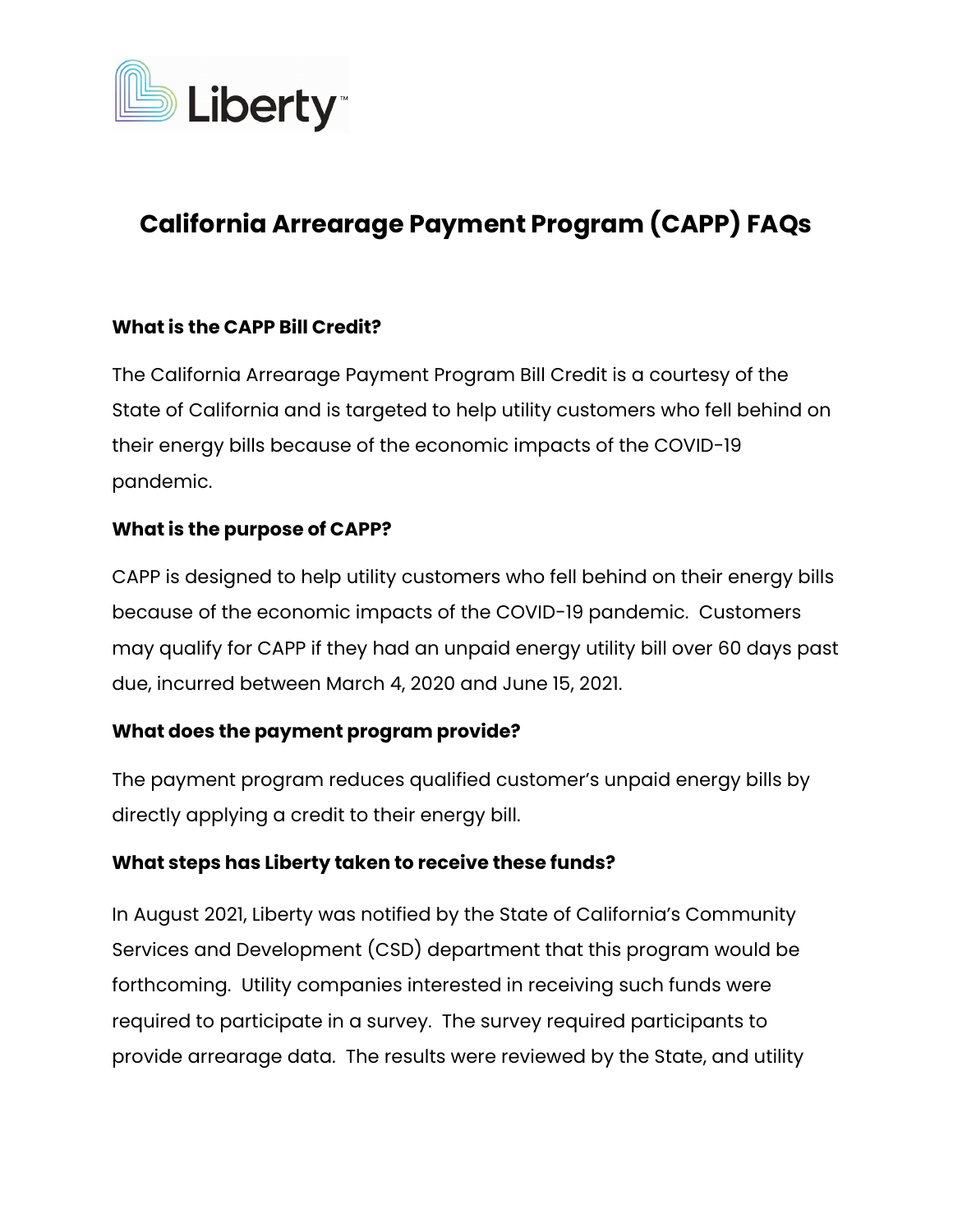companies were notified to submit an application for funds that will be allocated to each entity based on survey results.

## **Where is Liberty in the process of receiving funds?**

On December 8, 2021, Liberty submitted an application to receive CAPP funds. This application was approved. Within 60 days of receipt of funds, Liberty will disburse the credit to eligible customer's accounts.

# **How will I know if I qualified for CAPP?**

Liberty will notify qualified customers ONLY via letter. If you received this letter, you have been deemed eligible to receive the CAPP bill credit. There is no action required on your part.

# **What if I did not receive this letter?**

Eligibility was determined by the State of California CSD, not Liberty. You can find more information on their website at <https://www.csd.ca.gov/CAPP>

## **How will Liberty communicate the distribution of funds?**

If you're eligible for CAPP assistance, Liberty will apply a credit to your account. The description of the line item will appear as "CA Arrearage Payment Prog – Credit".

## **How was the amount I received determined?**

CAPP benefit amount was determined by program rules set forth by CSD. Visit <https://www.csd.ca.gov/CAPP> for more information.

# **What if I still owe money on my energy bill after CAPP?**

Under CAPP, Liberty may offer payment plans to customers with a remaining balance after the CAPP benefit has been applied to their account based on current credit and collection procedures. Customers may also be referred to